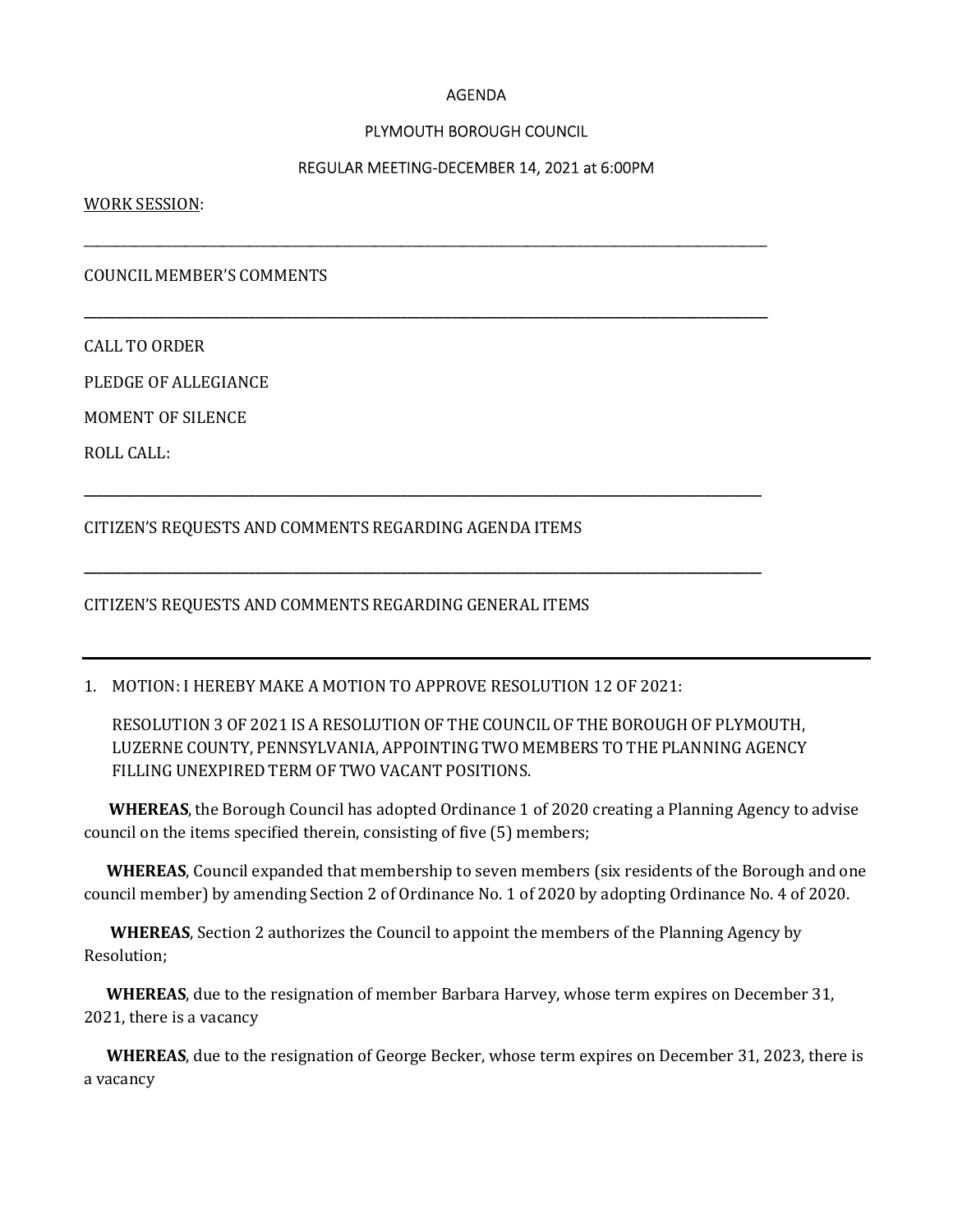NOW, THEREFORE, BE IT RESOLVED AND ADOPTED by the Borough Council of Plymouth, that the Borough hereby approves and appoints, as per Ordinance No. 4 of 2020, to the Planning Agency the following: Borough Resident \_\_\_\_\_\_\_\_\_\_\_\_\_\_\_\_\_\_\_\_\_\_\_\_\_\_\_\_\_\_\_, is appointed to immediately fill the unexpired term of Barbara Harvey, which will expire on December 31, 2021. Also, Resident is appointed to immediately fill the unexpired term of George Becker, which will expire on December 31, 2023.

This Resolution shall become effective immediately upon adoption.

 Adopted as a regular meeting of the Borough Council of the Borough of Plymouth, Luzerne County, Pennsylvania, held on this 14th day of December, 2021.

\_\_\_\_\_\_\_\_\_\_\_\_\_\_\_\_\_\_\_\_\_\_\_\_\_\_\_\_\_\_\_\_\_\_\_\_\_\_\_\_\_\_\_\_\_\_\_\_\_\_\_\_\_\_\_\_\_\_\_\_\_\_\_\_\_\_\_\_\_\_\_\_\_\_\_\_\_\_\_\_\_\_\_\_\_\_\_\_\_\_\_\_\_\_\_\_\_\_\_\_\_\_\_\_\_\_\_\_\_\_\_\_\_\_\_\_\_\_\_\_\_

2. MOTION: I HEREBY MOVE TO APPOINT, ALICE FRANTZ , EFFECTIVE IMMEDIATELY, AS A FULL TIME PROBATIONARY CLERK II, IN THE ADMINISTRATIVE OFFICE, AT AN HOURLY RATE OF \$15.00 PER HOUR UNDER THE FOLLOWING TERMS AND CONDITIONS AS HEREIN STATED: SAID CLERK II IS TO SERVE A PROBATIONARY PERIOD OF A SIX (6) MONTH AND UNDER THIS PROBATIONARY PERIOD CAN BE TERMINATED FOR ANY REASON WHATSOEVER AND WILL HAVE NO RIGHT OR CLAIM TO THE GRIEVANCE PROCEDURE OR ANY OTHER PROVISION OF THE COLLECTIVE BARGAINING AGREEMENT BETWEEN PLYMOUTH BOROUGH AND TEAMSTERS LOCAL UNION NO. 401 COVERING THE PERIOD JANUARY 1, 2021 THROUGH DECEMBER 31, 2021, OR ANY EXTENSION IMPOSED BY THE LAWS OF THE COMMONWEALTH OF PENNSYLVANIA OR ANY NE COLLECTIVE BARGAINING AGREEMENT ENTERED INTO THAT VECOMES EFFECTIVE AGTER DECEMBER 31, 2021 ABD DURING THE PROBATIONARY PERIOD SPECIFIC HEREIN ABOVE.

3. MOTION: I HERE BY APPOINT JEROME BOLESTA ASHEALTH OFFICER FOR THE BOROUGH. THIS APPOINTMENT IS EFFECTIVE IMMEDIATELY. THIS POSITION IS AN AT WILL POSITION WITH NO BENEFITS OF ANY TYPE. MR. BOLESTA WILL BE PAID \$1,000.00 FROM NOW UNTIL DECEMBER 31, 2021 AND THAT PAYMENT WILL BE MADE IN MONTHLY INSTALLMENTS OF \$166.66 LESS THE REQUIRED PAYROLL DEDUCTIONS REQUIRED BY LAW.

\_\_\_\_\_\_\_\_\_\_\_\_\_\_\_\_\_\_\_\_\_\_\_\_\_\_\_\_\_\_\_\_\_\_\_\_\_\_\_\_\_\_\_\_\_\_\_\_\_\_\_\_\_\_\_\_\_\_\_\_\_\_\_\_\_\_\_\_\_\_\_\_\_\_\_\_\_\_\_\_\_\_\_\_\_\_\_\_\_\_\_\_\_\_\_\_\_\_\_\_\_\_\_\_\_\_\_\_\_\_\_\_\_\_\_\_\_\_\_\_

\_\_\_\_\_\_\_\_\_\_\_\_\_\_\_\_\_\_\_\_\_\_\_\_\_\_\_\_\_\_\_\_\_\_\_\_\_\_\_\_\_\_\_\_\_\_\_\_\_\_\_\_\_\_\_\_\_\_\_\_\_\_\_\_\_\_\_\_\_\_\_\_\_\_\_\_\_\_\_\_\_\_\_\_\_\_\_\_\_\_\_\_\_\_\_\_\_\_\_\_\_\_\_\_\_\_\_\_\_\_\_\_\_\_\_\_\_\_\_\_\_\_

4. MOTION: I HEREBY MOVETO APPOINT STEPHANIE DUPRAS AS A PART TIME SCHOOL CROSSIN GUARD, AS AN AT WILL EMPLOYEE AND SHALL RECEIVE NOT BENEFOTS OF ANY TYPE, INCLUDING BUT NOT LIMITED TO; SICK TIME; VACATION TIME, HOLIDAY PAY, OR HEALTH INSURANCE COVERAGE. SAID CROSSING GUARD SHALL BE PAID AN HOURLY RATE OF \$15.00 AND APPOINTMENT SHALL START IMMEDIATELY.

5. MOTION: I HEREBY MAKE A MOTION TO REFUND PLYMOUTH TOWNSHIP FIRE PROTECTION IN THE AMOUNT OF \$9,200.00.

\_\_\_\_\_\_\_\_\_\_\_\_\_\_\_\_\_\_\_\_\_\_\_\_\_\_\_\_\_\_\_\_\_\_\_\_\_\_\_\_\_\_\_\_\_\_\_\_\_\_\_\_\_\_\_\_\_\_\_\_\_\_\_\_\_\_\_\_\_\_\_\_\_\_\_\_\_\_\_\_\_\_\_\_\_\_\_\_\_\_\_\_\_\_\_\_\_\_\_\_\_\_\_\_\_\_\_\_\_\_\_\_\_\_\_\_\_\_\_\_\_